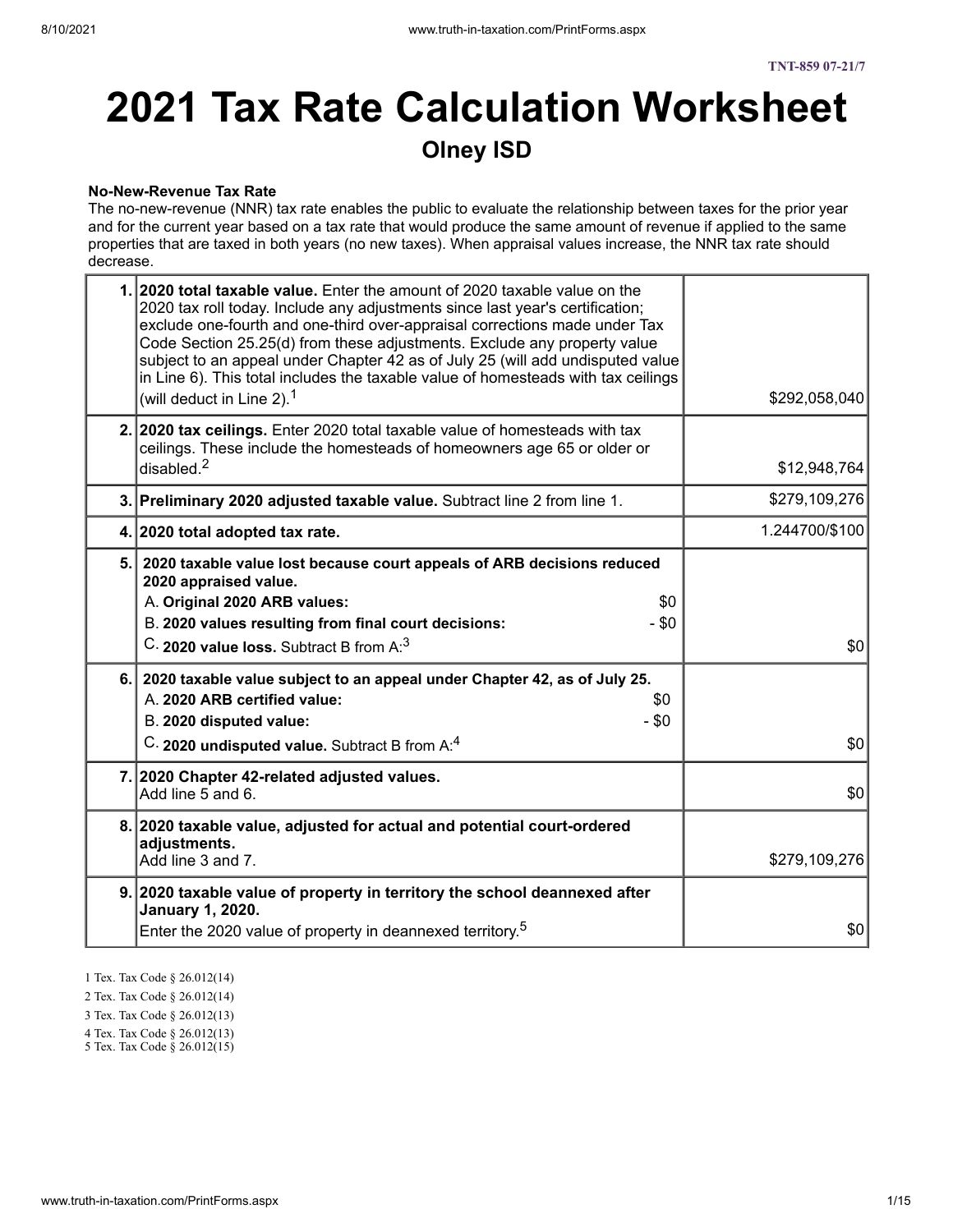# **No-New-Revenue Tax Rate (continued)**

| 10. | 2020 taxable value lost because property first qualified for an exemption in<br>2021. If the school district increased an original exemption, use the difference<br>between the original exempted amount and the increased exempted amount. Do<br>not include value lost due to freeport or goods-in-transit, or temporary disaster<br>exemptions. Note that lowering the amount or percentage of an existing<br>exemption in 2021 does not create a new exemption or reduce taxable value.<br>\$194,990<br>A. Absolute exemptions. Use 2020 market value:<br>B. Partial exemptions. 2021 exemption amount, or<br>$+$ \$874,890<br>2021 percentage exemption times 2020 value:<br>C. Value loss, Add A and $B$ <sup>6</sup> | \$1,069,880   |
|-----|-----------------------------------------------------------------------------------------------------------------------------------------------------------------------------------------------------------------------------------------------------------------------------------------------------------------------------------------------------------------------------------------------------------------------------------------------------------------------------------------------------------------------------------------------------------------------------------------------------------------------------------------------------------------------------------------------------------------------------|---------------|
| 11. | 2020 taxable value lost because property first qualified for agricultural<br>appraisal (1-d or 1-d-1), timber appraisal, recreational/scenic appraisal or<br>public access airport special appraisal in 2021. Use only properties that<br>qualified in 2021 for the first time; do not use properties that qualified in 2020.<br>A. 2020 market value:<br>\$2,152,290<br>B. 2021 productivity or special appraised value:<br>$-$ \$128,780                                                                                                                                                                                                                                                                                  |               |
|     | C. Value loss. Subtract B from A:7                                                                                                                                                                                                                                                                                                                                                                                                                                                                                                                                                                                                                                                                                          | \$2,023,510   |
|     | 12. Total adjustments for lost value. Add lines 9, 10C, and 11C.                                                                                                                                                                                                                                                                                                                                                                                                                                                                                                                                                                                                                                                            | \$3,093,390   |
|     | 13. Adjusted 2020 taxable value. Subtract line 12 from line 8.                                                                                                                                                                                                                                                                                                                                                                                                                                                                                                                                                                                                                                                              | \$276,015,886 |
|     | 14. Adjusted 2020 total levy. Multiply line 4 by line 13 and divide by \$100.                                                                                                                                                                                                                                                                                                                                                                                                                                                                                                                                                                                                                                               | \$3,435,569   |
|     | 15. Taxes refunded for years preceding tax year 2020: Enter the amount of<br>taxes refunded by the district for tax years preceding tax year 2020. Types of<br>refunds include court decisions, Tax Code Section 25.25(b) and (c) corrections<br>and Tax Code Section 31.11 payment errors. Do not include refunds for tax<br>year 2020. This line applies only to tax years preceding tax year 2020. <sup>8</sup>                                                                                                                                                                                                                                                                                                          | \$10,542      |
|     | 16. Adjusted 2020 levy with refunds. Add line 14 and line 15.9<br>Note: If the governing body of the school district governs a junior college<br>district in a county with a population of more than two million, subtract the<br>amount of taxes the governing body dedicated to the junior college district in<br>2020 from the result.                                                                                                                                                                                                                                                                                                                                                                                   | \$3,446,111   |

6 Tex. Tax Code § 26.012(15)

7 Tex. Tax Code § 26.012(15)

8 Tex. Tax Code § 26.012(13)

9 Tex. Tax Code § 26.012(13)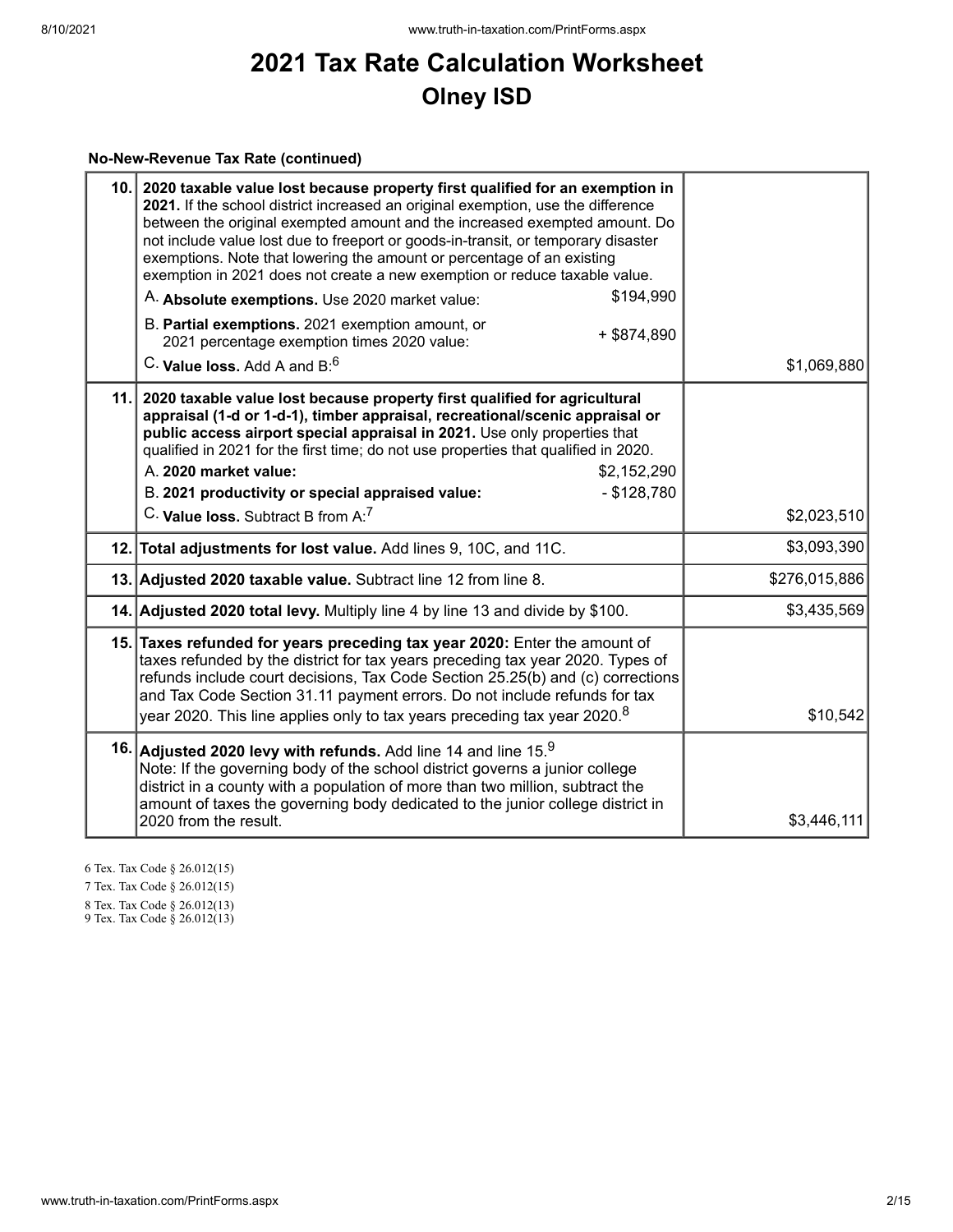#### **No-New-Revenue Tax Rate (continued)**

| 17. | Total 2021 taxable value on the 2021 certified appraisal roll today. This<br>value includes only certified values and includes the total taxable value<br>of homesteads with tax ceilings (will deduct in line 19). These homesteads<br>include homeowners age 65 or older or disabled. <sup>10</sup><br>A. Certified values only: <sup>11</sup><br>\$411,567,016<br>B. Pollution control and energy storage system<br>exemption: Deduct the value of property exempted for<br>the current tax year for the first time as pollution control<br>$-$ \$0<br>or energy storage system property:<br>C. Total 2021 value. Subtract B from A.                                                                                                                                                                                                                                                                                                                                                                                                                                                                                                                                                                                                                                                                   | \$411,567,016 |
|-----|-----------------------------------------------------------------------------------------------------------------------------------------------------------------------------------------------------------------------------------------------------------------------------------------------------------------------------------------------------------------------------------------------------------------------------------------------------------------------------------------------------------------------------------------------------------------------------------------------------------------------------------------------------------------------------------------------------------------------------------------------------------------------------------------------------------------------------------------------------------------------------------------------------------------------------------------------------------------------------------------------------------------------------------------------------------------------------------------------------------------------------------------------------------------------------------------------------------------------------------------------------------------------------------------------------------|---------------|
| 18. | Total value of properties under protest or not included on certified                                                                                                                                                                                                                                                                                                                                                                                                                                                                                                                                                                                                                                                                                                                                                                                                                                                                                                                                                                                                                                                                                                                                                                                                                                      |               |
|     | appraisal roll. <sup>12</sup><br>A. 2021 taxable value of properties under protest. The<br>chief appraiser certifies a list of properties still under<br>ARB protest. The list shows the appraisal district's<br>value and the taxpayer's claimed value, if any, or an<br>estimate of the value if the taxpayer wins. For each of<br>the properties under protest, use the lowest of these<br>values. Enter the total value under protest. <sup>13</sup><br>\$532,600<br>B. 2021 value of properties not under protest or<br>included on certified appraisal roll. The chief<br>appraiser gives school districts a list of those taxable<br>properties that the chief appraiser knows about but are<br>not included in the appraisal roll certification. These<br>properties also are not on the list of properties that are<br>still under protest. On this list of properties, the chief<br>appraiser includes the market value, appraised value,<br>and exemptions for the preceding year and a<br>reasonable estimate of the market value, appraised<br>value, and exemptions for the current year. Use the<br>lower market, appraised, or taxable value (as<br>appropriate). Enter the total value not on the roll. <sup>14</sup><br>\$0<br>C. Total value under protest or not certified. Add A and |               |
|     | В.                                                                                                                                                                                                                                                                                                                                                                                                                                                                                                                                                                                                                                                                                                                                                                                                                                                                                                                                                                                                                                                                                                                                                                                                                                                                                                        | \$532,600     |

10 Tex. Tax Code § 26.012, 26.04(c-2)

11 Tex. Tax Code § 26.012(6)

12 Tex. Tax Code § 26.012(c) and (d)

13 Tex. Tax Code § 26.012(c)

14 Tex. Tax Code § 26.012(d)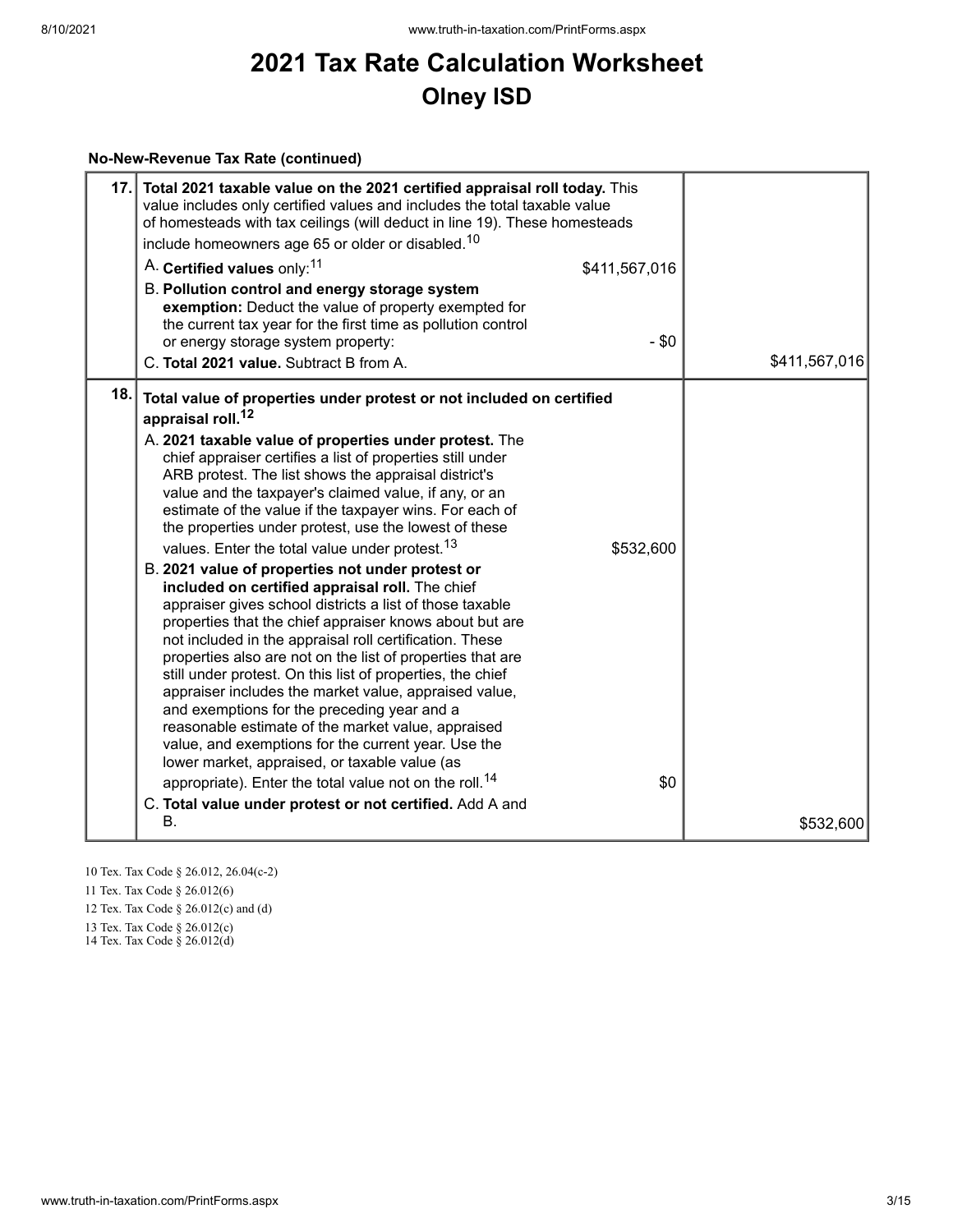# **No-New-Revenue Tax Rate (concluded)**

| 19. 2021 tax ceilings. Enter 2021 total taxable value of homesteads with tax<br>ceilings. These include the homesteads of homeowners age 65 or older or<br>disabled. <sup>15</sup>                                                                                                                                                                                                                                                                                                                                                |                |
|-----------------------------------------------------------------------------------------------------------------------------------------------------------------------------------------------------------------------------------------------------------------------------------------------------------------------------------------------------------------------------------------------------------------------------------------------------------------------------------------------------------------------------------|----------------|
|                                                                                                                                                                                                                                                                                                                                                                                                                                                                                                                                   | \$14,296,724   |
| 20. 2021 total taxable value. Add lines 17C and 18C. Subtract line 19.                                                                                                                                                                                                                                                                                                                                                                                                                                                            | \$397,802,892  |
| 21. Total 2021 taxable value of properties in territory annexed after January 1,<br>2020. Include both real and personal property. Enter the 2021 value of property<br>in territory annexed by the school district.                                                                                                                                                                                                                                                                                                               | \$0            |
| 22. Total 2021 taxable value of new improvements and new personal property<br>located in new improvements. New means the item was not on the appraisal<br>roll in 2020. An improvement is a building, structure, fixture or fence erected on<br>or affixed to land. New additions to existing improvements may be included if<br>the appraised value can be determined. New personal property in a new<br>improvement must have been brought into the school district after Jan. 1, 2020,<br>and be located in a new improvement. | \$3,243,036    |
| 23. Total adjustments to the 2021 taxable value. Add lines 21 and 22.                                                                                                                                                                                                                                                                                                                                                                                                                                                             | \$3,243,036    |
| 24. Adjusted 2021 taxable value. Subtract line 23 from line 20.                                                                                                                                                                                                                                                                                                                                                                                                                                                                   | \$394,559,856  |
| 25. 2021 NNR tax rate. Divide line 16 by line 24 and multiply by \$100.                                                                                                                                                                                                                                                                                                                                                                                                                                                           | \$0.8734/\$100 |

15 Tex. Tax Code § 26.012(6)(B)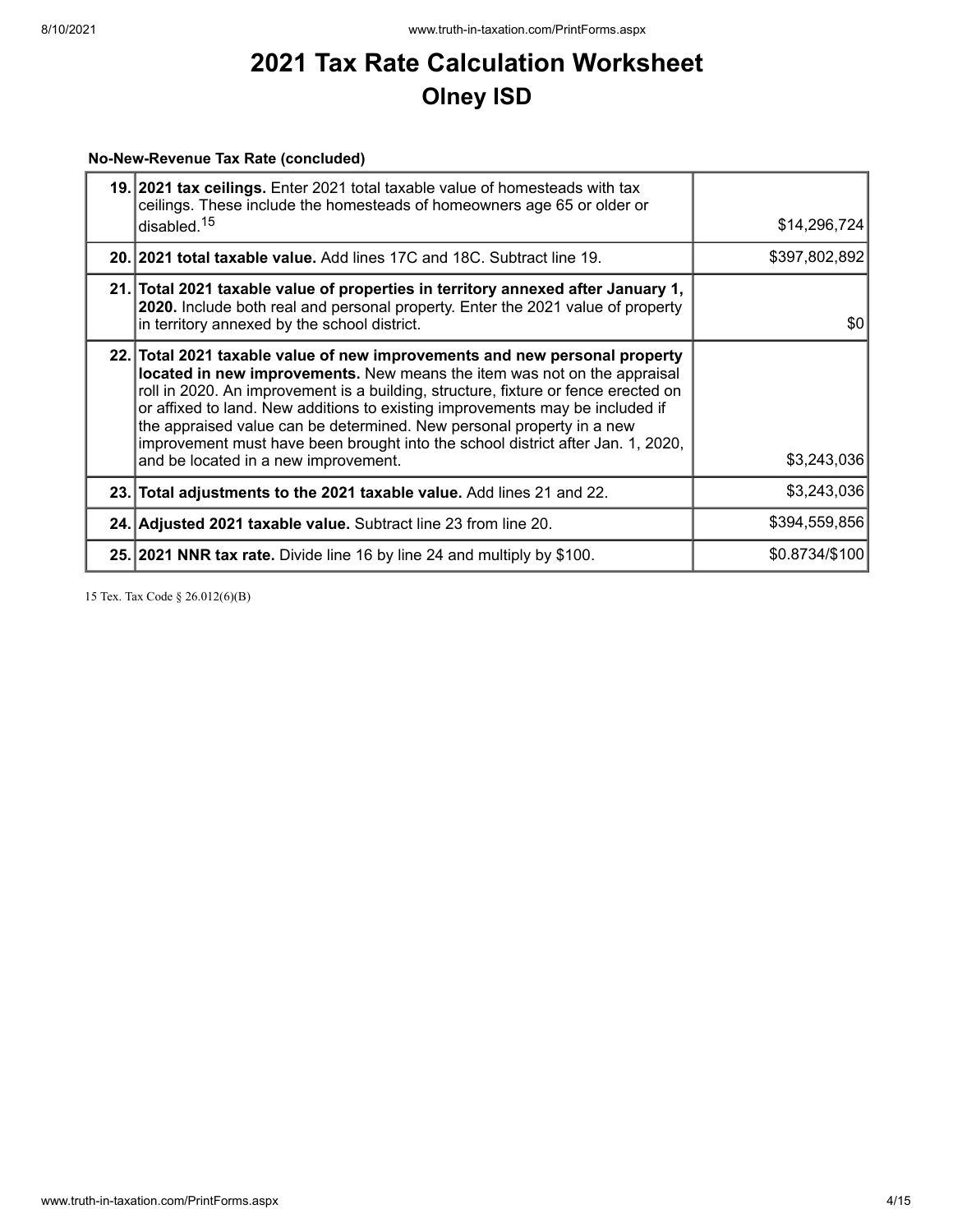#### **Voter-Approval Tax Rate**

The voter-approval tax rate is the highest tax rate that a taxing unit may adopt without holding an election to seek voter approval of the rate. Most school districts calculate a voter-approval tax rate that is split into three separate rates.<sup>18</sup>

- 1. **Maximum Compressed Tax Rate (MCR):** A district's maximum compressed tax rate is defined as the tax rate for the current tax year per \$100 of valuation of taxable property at which the district must levy a maintenance and operations tax to receive the full amount of the tier one allotment. $^{\mathsf{19}}$
- 2. **Enrichment Tax Rate (DTR): <sup>20</sup>** A district's enrichment tax rate is defined as any tax effort in excess of the district's MCR and less than \$0.17. The enrichment tax rate is divided into golden pennies and copper pennies. School districts can claim up to 8 golden pennies, not subject to compression, and 9 copper pennies which are subject to compression with any increases in the guaranteed yield. $^{21}$
- 3. **Debt Rate:** The debt rate includes the debt service necessary to pay the school district's debt payments in the coming year. This rate accounts for principal and interest on bonds and other debt secured by property tax revenue.

The MCR and DTR added together make up the school district's maintenance and operations (M&O) tax rate. Districts cannot increase the district's M&O tax rate to create a surplus in M&O tax revenue for the purpose of paying the district's debt service. 22

If a school district adopted a tax rate that exceeded its voter-approval tax rate without holding an election to respond to a disaster in the prior year, as allowed by Tax Code Section 26.042(e), the school district may not consider the amount by which it exceeded its voter-approval tax rate (disaster pennies) in the calculation this year. This adjustment will be made in Section 4 of this worksheet.

A district must complete an efficiency audit before seeking voter approval to adopt a M&O tax rate higher than the calculated M&O tax rate, hold an open meeting to discuss the results of the audit, and post the results of the audit on the district's website 30 days prior to the election.<sup>23</sup> Additionally, a school district located in an area declared a disaster by the governor may adopt a M&O tax rate higher than the calculated M&O tax rate during the two-year period following the date of the declaration without conducting an efficiency audit. $^\mathrm{24}$ 

Districts should review information from TEA when calculating their voter-approval rate.

 [Reserved for Expansion] [Reserved for Expansion] Tex. Tax Code § 26.08(n) Tex. Edu. Code § 48.2551(a)(3) Tex. Tax Code § 26.08(j) and Tex. Edu. Code § 45.0032 Tex. Edu. Code § 48.202(a-1)(2) and 48.202(f) Tex. Edu. Code § 45.0021(a) Tex. Edu. Code § 11.184(b) Tex. Edu. Code § 11.184(b-1)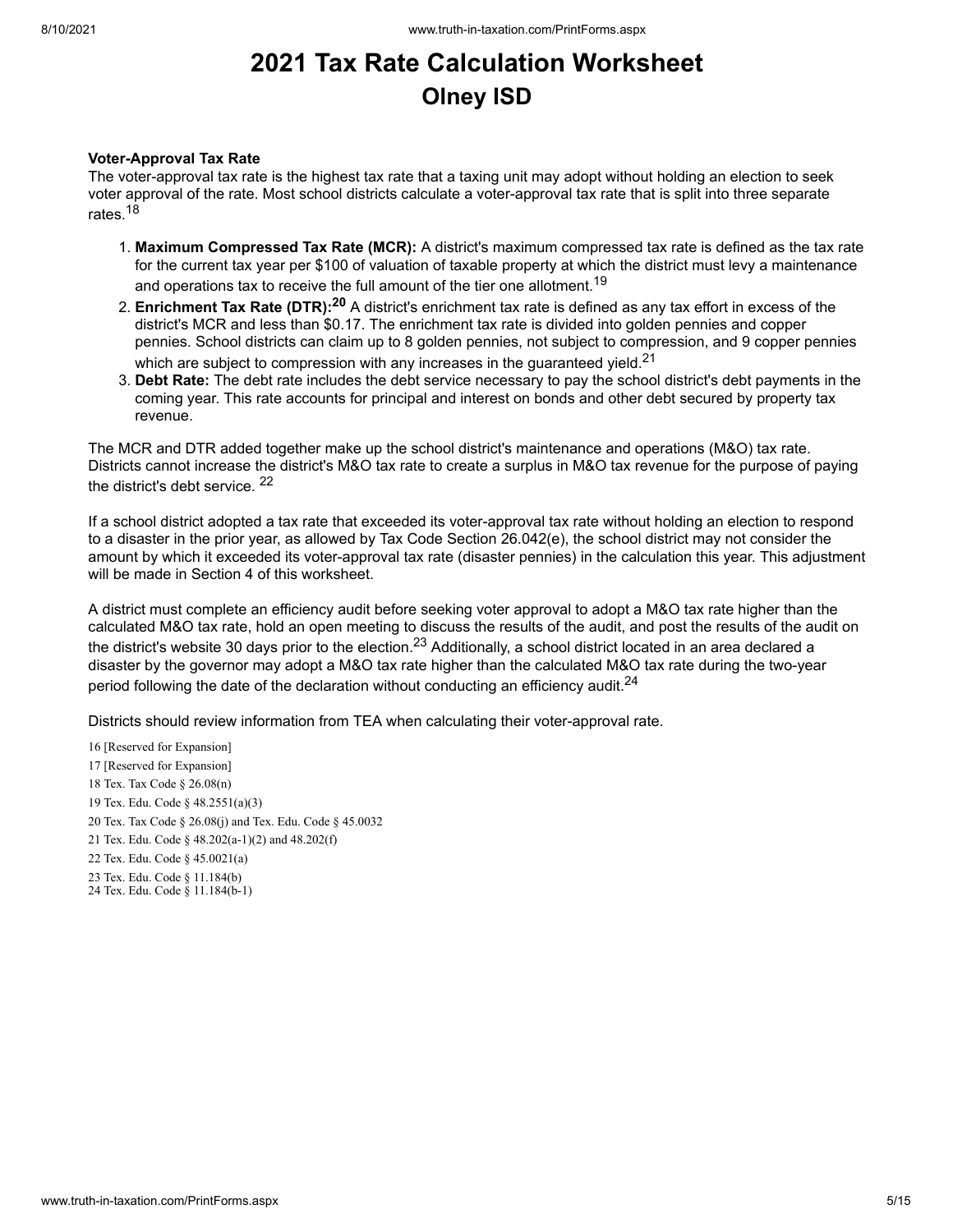# **Voter-Approval Tax Rate (continued)**

|                                                                                                                                                                                                                                                                                                                                                                                                                                                                                                                                                                                                                                                                                                                                                                                                                                                                                                                                                                                                                                                                                                                                                                                                                                                                                                                            | 26. 2021 maximum compressed tax rate (MCR). TEA will publish compression<br>rates based on district and statewide property value growth. Enter the school<br>districts' maximum compressed rate based on guidance from TEA. <sup>25</sup> |           |  |  |
|----------------------------------------------------------------------------------------------------------------------------------------------------------------------------------------------------------------------------------------------------------------------------------------------------------------------------------------------------------------------------------------------------------------------------------------------------------------------------------------------------------------------------------------------------------------------------------------------------------------------------------------------------------------------------------------------------------------------------------------------------------------------------------------------------------------------------------------------------------------------------------------------------------------------------------------------------------------------------------------------------------------------------------------------------------------------------------------------------------------------------------------------------------------------------------------------------------------------------------------------------------------------------------------------------------------------------|-------------------------------------------------------------------------------------------------------------------------------------------------------------------------------------------------------------------------------------------|-----------|--|--|
| 27.<br>2021 enrichment tax rate (DTR). Enter the greater of A and $B^{26}$<br>A. Enter the district's 2020 DTR, minus any required<br>reduction under Education Code Section 48.202(f)<br>B. Enter \$.05 per \$100 of taxable value                                                                                                                                                                                                                                                                                                                                                                                                                                                                                                                                                                                                                                                                                                                                                                                                                                                                                                                                                                                                                                                                                        | \$0.1383<br>\$0.0000                                                                                                                                                                                                                      | \$0.1383  |  |  |
| 28. 2021 maintenance and operations (M&O) tax rate (TR). Add lines 26 and<br>27.                                                                                                                                                                                                                                                                                                                                                                                                                                                                                                                                                                                                                                                                                                                                                                                                                                                                                                                                                                                                                                                                                                                                                                                                                                           |                                                                                                                                                                                                                                           |           |  |  |
| Note: M&O tax rate may not exceed the sum of \$0.17 and the product of the<br>state compression percentage multiplied by \$1.00.27                                                                                                                                                                                                                                                                                                                                                                                                                                                                                                                                                                                                                                                                                                                                                                                                                                                                                                                                                                                                                                                                                                                                                                                         |                                                                                                                                                                                                                                           | \$1.0517  |  |  |
| 29.<br>Total 2021 debt to be paid with property tax revenue.<br>Debt means the interest and principal that will be paid on debts that:<br>(1) Are paid by property taxes,<br>(2) Are secured by property taxes,<br>(3) Are scheduled for payment over a period longer than one year, and<br>(4) Are not classified in the school district's budget as M&O expenses.<br>A:Debt includes contractual payments to other school<br>districts that have incurred debt on behalf of this school<br>district, if those debts meet the four conditions above.<br>Include only amounts that will be paid from property tax<br>revenue. Do not include appraisal district budget<br>payments. If the governing body of a taxing unit authorized<br>or agreed to authorize a bond, warrant, certificate of<br>obligation, or other evidence of indebtedness on or after<br>Sept. 1, 2021, verify if it meets the amended definition of<br>debt before including it here. <sup>28</sup><br>Enter debt amount:<br>B: Subtract unencumbered fund amount used to reduce<br>total debt.<br>C: Subtract state aid received for paying principal and<br>interest on debt for facilities through the existing debt<br>allotment program and/or the instructional facilities<br>allotment program.<br>D: Adjust debt: Subtract B and C from A. | \$564,615<br>-\$0<br>$-\$0$                                                                                                                                                                                                               | \$564,615 |  |  |

25 Tex. Edu. Code § 48.255, 48.2551(b)(1) and (b)(2)

26 Tex. Tax Code § 26.08(n)(2)

27 Tex. Edu. Code § 45.003(e)

28 Tex. Tax Code § 26.012(7)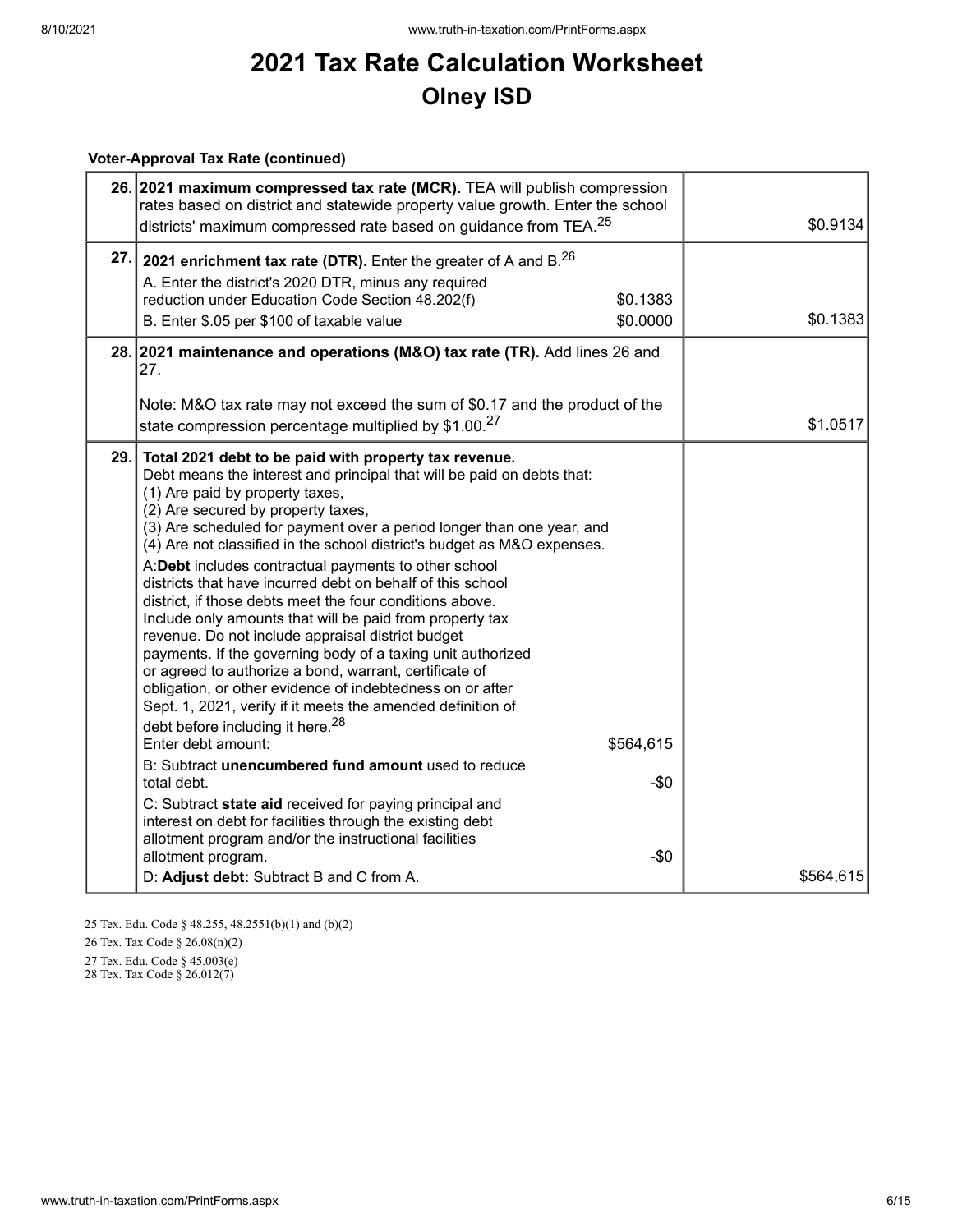# **Voter-Approval Tax Rate (concluded)**

| 30. Certified 2020 excess debt collections. Enter the amount certified by the<br>collector. <sup>29</sup>                                                                                                                                                                                                                                                                                                                                                                                                  | \$0            |
|------------------------------------------------------------------------------------------------------------------------------------------------------------------------------------------------------------------------------------------------------------------------------------------------------------------------------------------------------------------------------------------------------------------------------------------------------------------------------------------------------------|----------------|
| 31. Adjusted 2021 debt. Subtract line 30 from line 29D.                                                                                                                                                                                                                                                                                                                                                                                                                                                    | \$564,615      |
| 32. 2021 anticipated collection rate.<br>If the anticipated rate in A is lower than actual rates in B, C or D, enter the<br>lowest rate from B, C or D. If the anticipated rate in A is higher than at least one<br>of the rates in the prior three years, enter the rate from A. Note that the rate can<br>be greater than 100%. <sup>30</sup><br>A: Enter the 2021 anticipated collection rate certified by<br>the collector. $31$<br>100.0000%<br>98.1700%<br>B: Enter the 2020 actual collection rate. |                |
| C: Enter the 2019 actual collection rate.<br>97.8800%                                                                                                                                                                                                                                                                                                                                                                                                                                                      |                |
| 97.8900%<br>D: Enter the 2018 actual collection rate.                                                                                                                                                                                                                                                                                                                                                                                                                                                      | 100.0000%      |
| 33. 2021 debt adjusted for collections. Divide line 31 by line 32.<br>Note: If the governing body of the school district governs a junior college<br>district in a county with a population of more than two million, add the amount<br>of taxes the governing body proposes to dedicate to the junior college district<br>in 2021 to the result.                                                                                                                                                          | \$564,615      |
| <b>34. 2021 total taxable value.</b> Enter amount on line 20 of the No-New-Revenue<br>Tax Rate Worksheet.                                                                                                                                                                                                                                                                                                                                                                                                  | \$397,802,892  |
| 35. 2021 debt rate. Divide line 33 by line 34 and multiply by \$100.                                                                                                                                                                                                                                                                                                                                                                                                                                       | \$0.1419/\$100 |
| 36. 2021 voter-approval tax rate. Add lines 28 and 35.<br>If the school district received distributions from an equalization tax imposed<br>under former Chapter 18, Education Code, add the NNR tax rate as of the<br>date of the county unit system's abolition to the sum of Lines 28 and 35. <sup>32</sup>                                                                                                                                                                                             | \$1.1936/\$100 |

29 Tex. Tax Code § 26.0012(10) and 26.04(b)

30 Tex. Tax Code § 26.04(h),(h-1), and (h-2)

31 Tex. Tax Code § 26.04(b)

32 Tex. Tax Code § 26.08(g)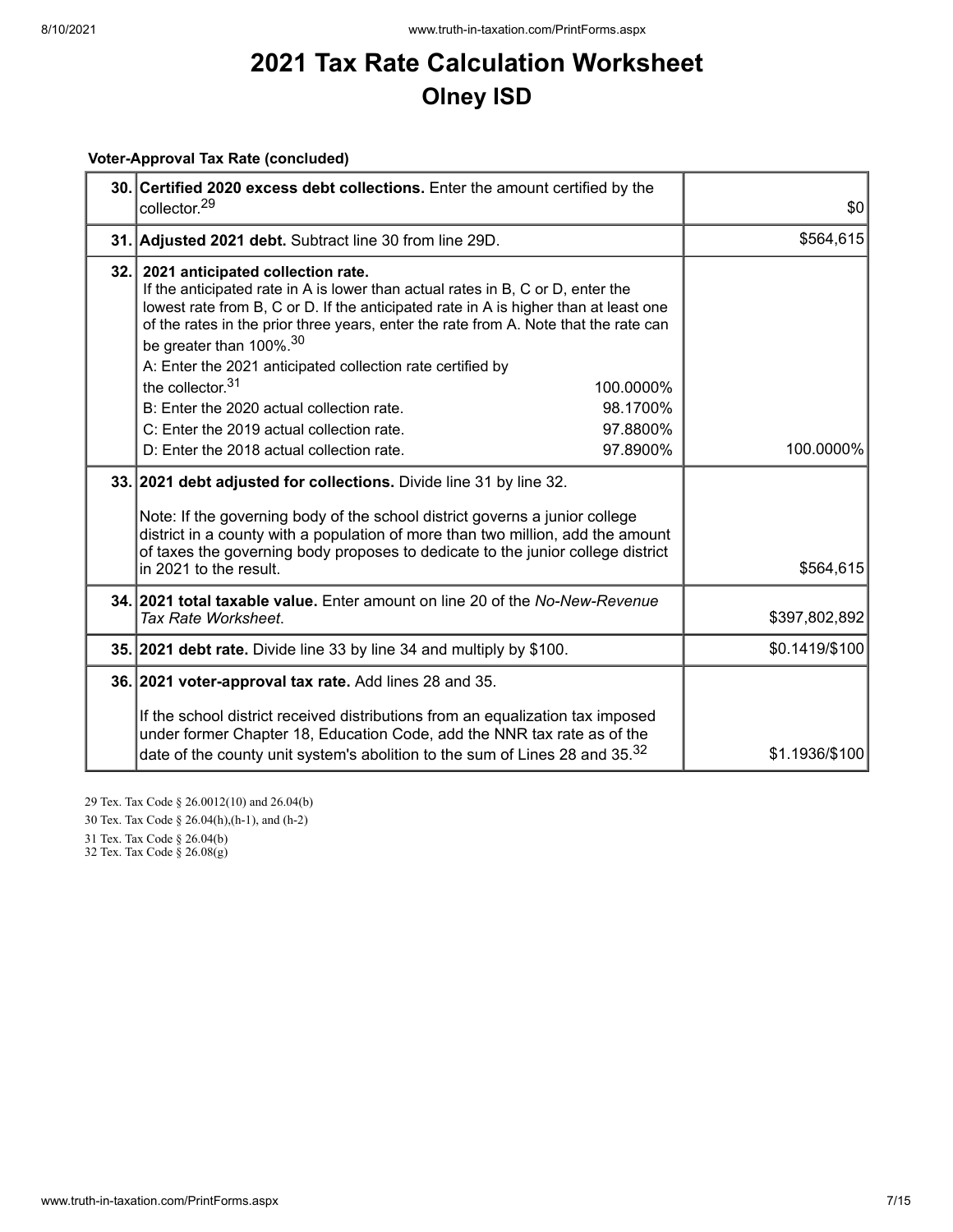#### **Voter-Approval Rate Adjustment for Pollution Control**

A school district may raise its rate for M&O funds used to pay for a facility, device or method for the control of air, water or land pollution. This includes any land, structure, building, installation, excavation, machinery, equipment or device that is used, constructed, acquired or installed wholly or partly to meet or exceed pollution control requirements. The school district's expenses are those necessary to meet the requirements of a permit issued by the Texas Commission on Environmental Quality (TCEQ). The school district must provide the tax assessor with a copy of the TCEQ letter of determination that states the portion of the cost of the installation for pollution control.

This section should only be completed by a school district that uses M&O funds to pay for a facility, device or method for the control of air, water or land pollution.

| 37. Certified expenses from the Texas Commission on Environmental Quality<br><b>(TCEQ).</b> Enter the amount certified in the determination letter from TCEQ <sup>33</sup> .<br>The school district shall provide its tax assessor with a copy of the letter $34$ . | \$0            |
|---------------------------------------------------------------------------------------------------------------------------------------------------------------------------------------------------------------------------------------------------------------------|----------------|
| 38. 2021 total taxable value. Enter the amount on line 20 of the No-New-Revenue<br>Tax Rate Worksheet.                                                                                                                                                              | \$397,802,892  |
| 39. Additional rate for pollution control. Divide line 37 by line 38 and multiply by<br> \$100.                                                                                                                                                                     | \$0/\$100      |
| 40. 2021 voter-approval tax rate, adjusted for pollution control.<br>Add line 36 and line 39.                                                                                                                                                                       | \$1.1936/\$100 |

 $33$  Tex. Tax Code § 26.045(d)

<sup>34</sup> Tex. Tax Code § 26.045(i)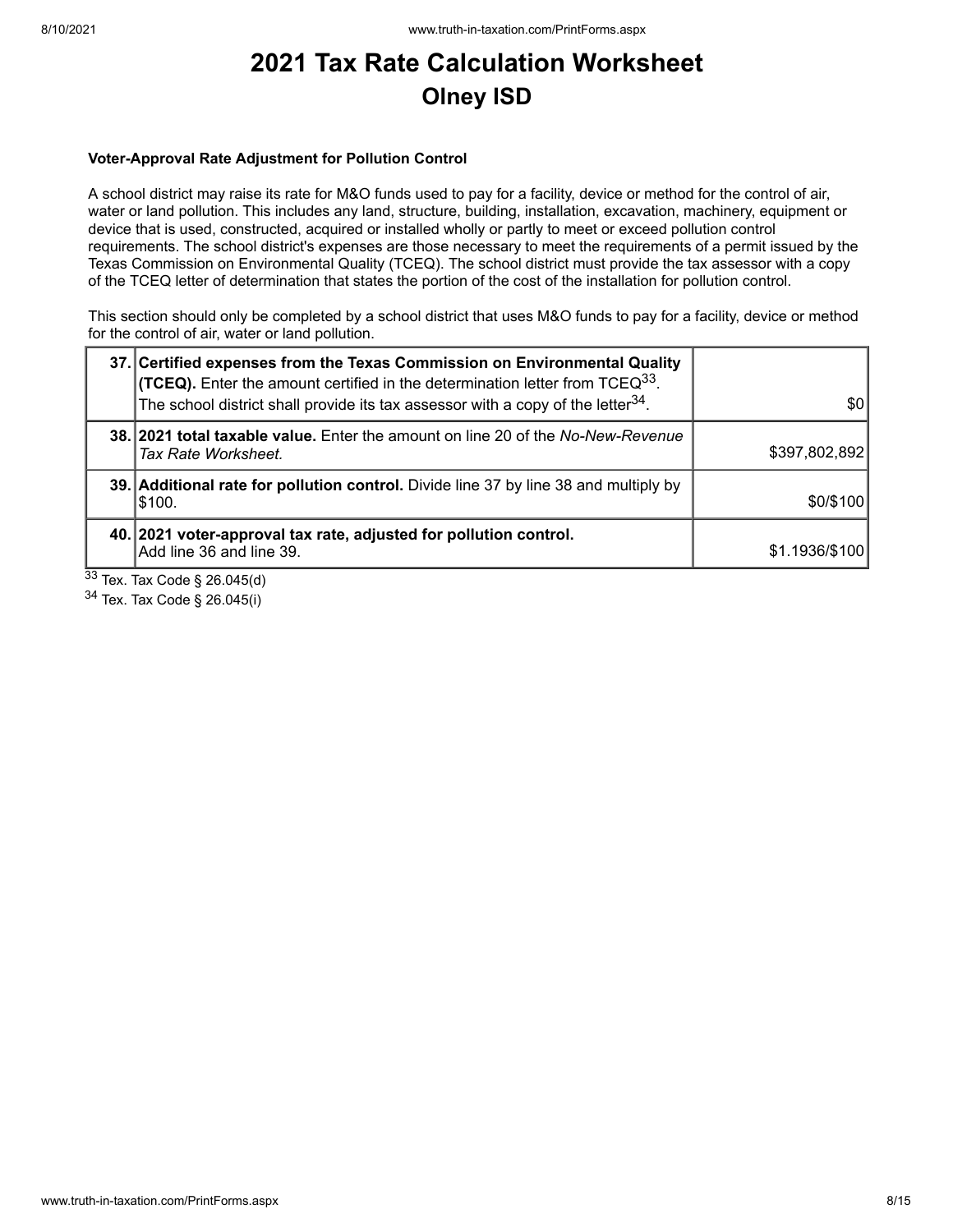If a school district adopted a tax rate that exceeded its voter-approval tax rate without holding an election to respond to a disaster in the prior year, as allowed by Tax Code Section 26.042(e), the school district may not consider the amount by which it exceeded its voter-approval tax rate in the calculation this year.<sup>35</sup> As such, it must reduce its voter-approval tax rate for the current tax year.

**NOTE: This section will not apply to any taxing units in 2021.** It is added to implement Senate Bill 1438 (87th Regular Session) and does not apply to a school district that adopted a tax rate without the required election in 2020, as provided for in the recently repealed Tax Code Section 26.08(a-1).

In future tax years, this section will apply to school district in a disaster area that adopts a tax rate greater than its voter-approval tax rate without holding an election in the prior year, as provided for by Tax Code Section 26.042(e).

| 41. 2020 adopted tax rate. Enter the rate in Line 4 of the No-New-Revenue Tax<br>Rate Worksheet.                                                                                                                                           | $/$ \$100 |
|--------------------------------------------------------------------------------------------------------------------------------------------------------------------------------------------------------------------------------------------|-----------|
| 42. 2020 voter-approval tax rate. If the school district adopted a tax rate above the<br>2020 voter-approval tax rate without holding an election due to a disaster, enter<br>the voter-approval tax rate from the prior year's worksheet. | $/$ \$100 |
| 43. Increase in 2020 tax rate due to disaster (disaster pennies). Subtract Line<br>l42 from Line 41.                                                                                                                                       | /\$100    |
| 44. 2021 voter-approval tax rate, adjusted for prior year disaster. Subtract Line<br>43 from one of the following lines (as applicable): Line 36 or Line 40 (school<br>districts with pollution control).                                  | /\$100    |

 $35$  Tex. Tax Code § 26.042(f) and Tex. Edu. Code § 45.0032(d)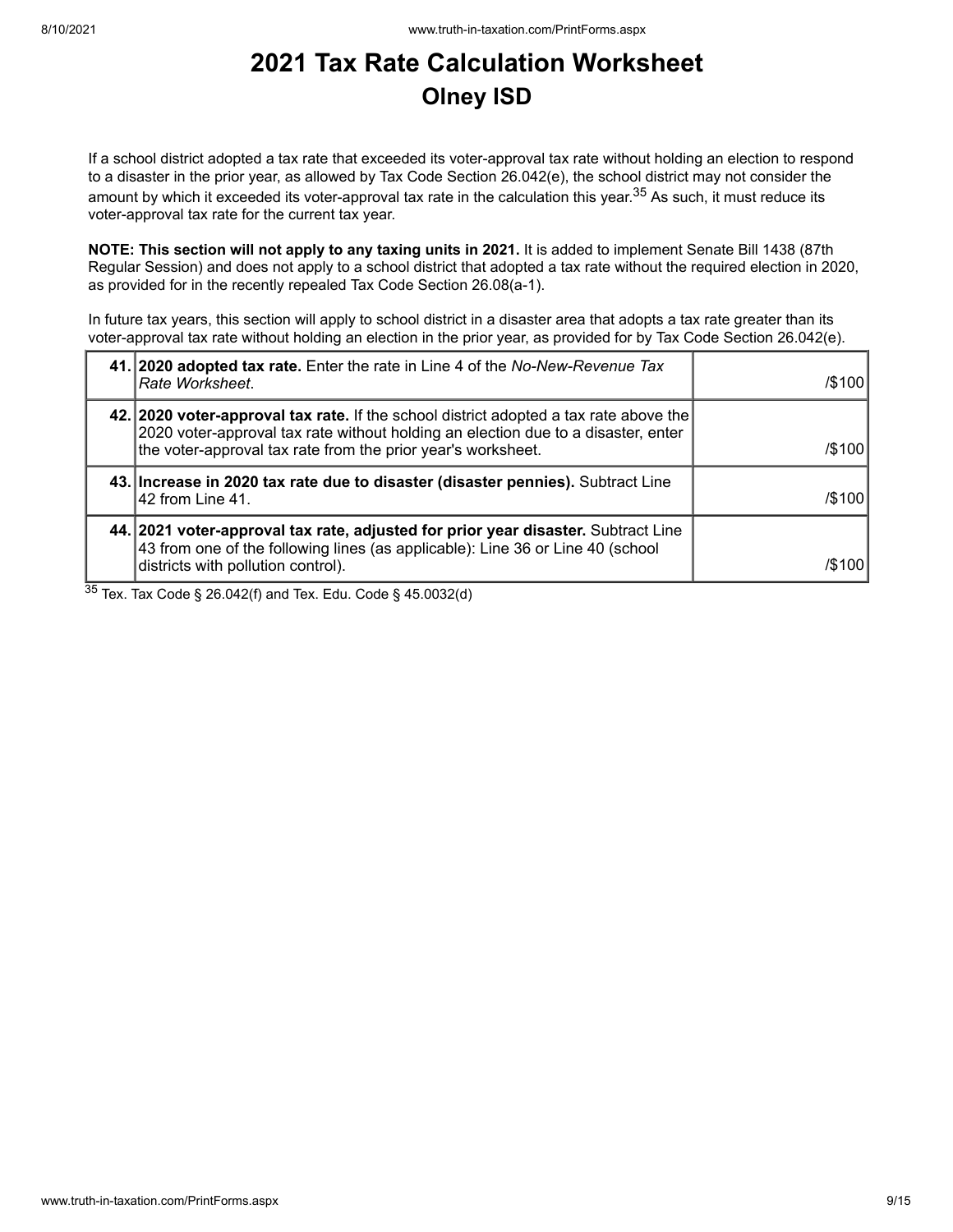#### **Total Tax Rate**

Indicate the applicable total tax rates as calculated above.

| <b>INo-New-Revenue Tax Rate</b>                                                                                               |                |
|-------------------------------------------------------------------------------------------------------------------------------|----------------|
| <b>IEnter the 2021 NNR tax rate from line 25.</b>                                                                             | \$0.8734/\$100 |
| Voter-Approval Tax Rate                                                                                                       |                |
| As applicable, enter the 2021 voter-approval tax rate from line 36, line 40, or line 44.<br>Indicate the line number used: 40 | \$1.1936/\$100 |

#### **School District Representative Name and Signature**

Enter the name of the person preparing the tax rate as authorized by the governing body of the school district. By signing below, you certify that you are the designated officer or employee of the school district and have calculated the tax rates in accordance with requirements in Tax Code and Education Code.<sup>36</sup>

#### **Print Here**

Printed Name of School District Representative

**Sign Here**

School District Representative

**Date**

<sup>36</sup> Tex. Tax Code § 26.04(c)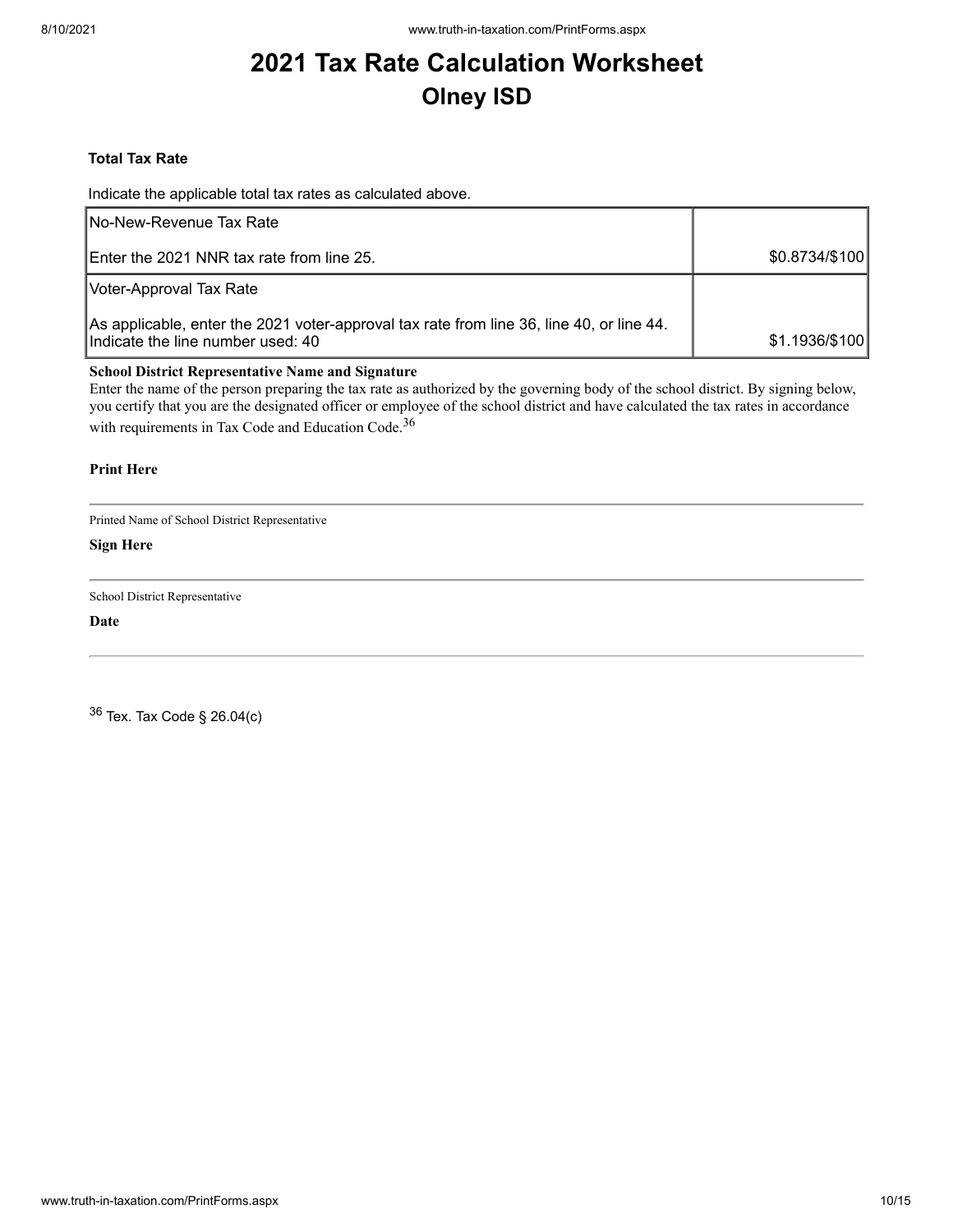#### **2021 Notice of No-New-Revenue Tax Rate Worksheet for Calculation of Tax Increase/Decrease**

# **Entity Name:** Olney ISD **Date:** 08/10/2021 **1.**2020 taxable value, adjusted for actual and potential court-ordered adjustments. Enter line 8 of the No-New-Revenue Tax Rate Worksheet. \$279,109,276 **2.**2020 total tax rate. Enter line 4 of the No-New-Revenue Tax Rate Worksheet. 1.244700 **3.**Taxes refunded for years preceding tax year 2020. Enter line 15 of the No-New-Revenue Tax Rate Worksheet. \$10,542 **4.**Last year's levy. Multiply Line 1 times Line 2 and divide by 100. To the result, add Line 3. \$3,484,615 **5.**2021 total taxable value. Enter Line 20 of the No-New-Revenue Tax Rate Worksheet.  $$397,802,892$ **6.**2021 no-new revenue tax rate. Enter line 25 of the No-New-Revenue Tax Rate Worksheet or Line 54 of the Additional Sales Tax Rate Worksheet. 0.873400 **7.**2021 taxes if a tax rate equal to the no-new-revenue tax rate is adopted. Multiply Line 5 times Line 6 and divide by 100. \$3,474,410 **8.**Last year's total levy. Sum of line 4 for all funds. \$3,484,615 **9.**2021 total taxes if a tax rate equal to the no-new-revenue tax rate is adopted. Sum of line 7 for all funds. \$3,474,410 **10.**Tax Increase (Decrease). Subtract Line 8 from Line 9.  $\{(10,205)\}$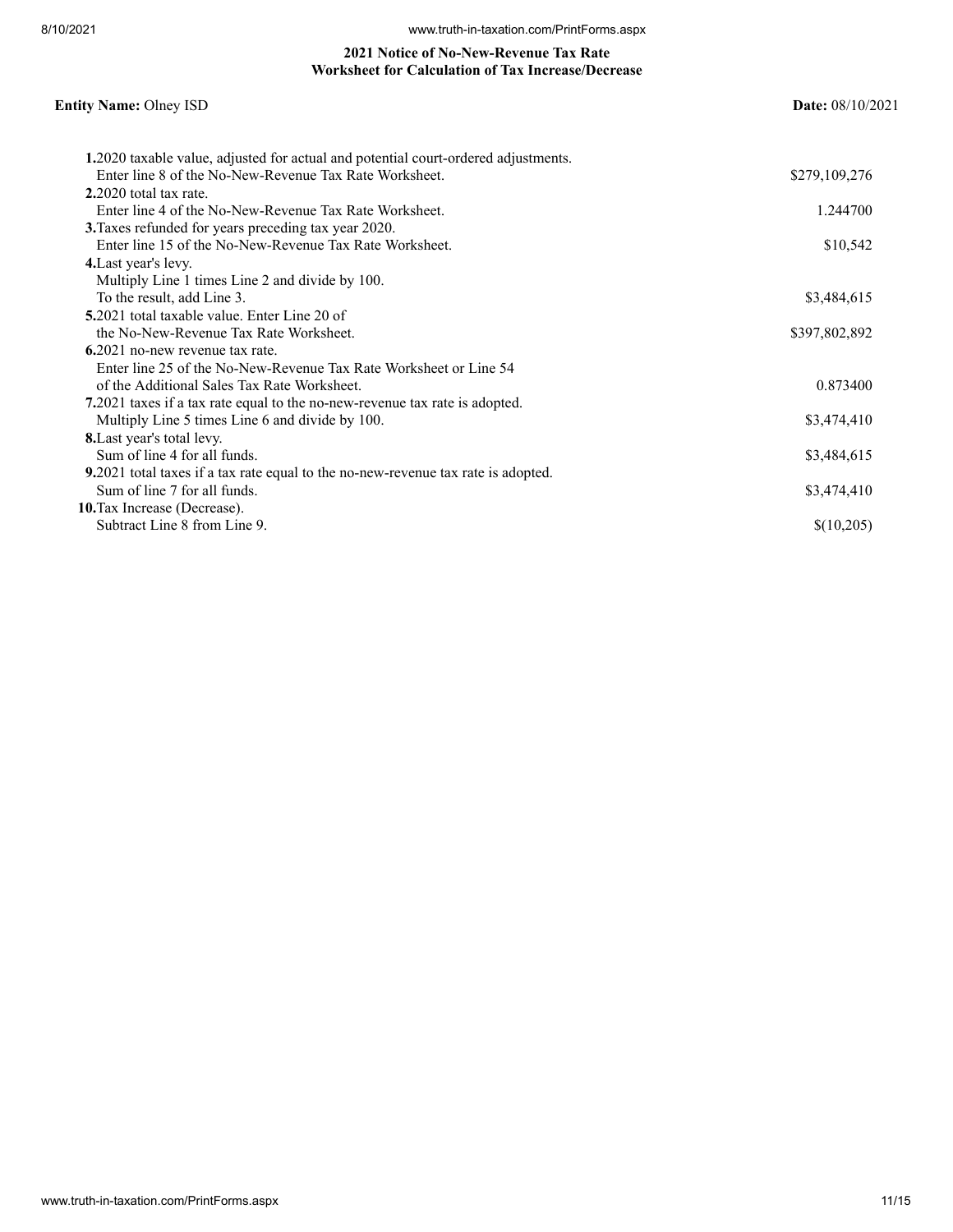# **Olney ISD Tax Rate Recap for 2021 Tax Rates**

| Description of Rate     | <b>Tax Rate</b><br><b>Per \$100</b> | <b>Tax Levy</b><br>This is calculated using<br>line 34 of the voter-<br>approval tax rate<br>worksheet and this year's<br>frozen tax levy on<br>homesteads of the elderly. | <b>Additional Tax Levy</b><br>Compared to last year's<br>tax levy of \$3,575,465. | <b>Additional Tax Levy</b><br>Compared to no-new-<br>revenue tax rate levy of<br>\$3,590,582 |
|-------------------------|-------------------------------------|----------------------------------------------------------------------------------------------------------------------------------------------------------------------------|-----------------------------------------------------------------------------------|----------------------------------------------------------------------------------------------|
| Last Year's Tax Rate    | 1.244700                            | \$5,067,625                                                                                                                                                                | \$1,492,159                                                                       | \$1,477,042                                                                                  |
| Voter-Approval Tax Rate | 1.193600                            | \$4,864,347                                                                                                                                                                | \$1,288,882                                                                       | \$1,273,765                                                                                  |
| Proposed Tax Rate       | 1.241700                            | \$5,055,691                                                                                                                                                                | \$1,480,225                                                                       | \$1,465,108                                                                                  |

#### **Last Year Tax Rate Increase in Cents per \$100**

| $0.00\,$ | 1.244700 | 5,067,625 | 1,492,159 | 1,477,042 |
|----------|----------|-----------|-----------|-----------|
| 0.50     | 1.249700 | 5,087,515 | 1,512,050 | 1,496,932 |
| 1.00     | 1.254700 | 5,107,405 | 1,531,940 | 1,516,822 |
| 1.50     | 1.259700 | 5,127,295 | 1,551,830 | 1,536,713 |
| 2.00     | 1.264700 | 5,147,185 | 1,571,720 | 1,556,603 |
| 2.50     | 1.269700 | 5,167,075 | 1,591,610 | 1,576,493 |
| 3.00     | 1.274700 | 5,186,965 | 1,611,500 | 1,596,383 |
| 3.50     | 1.279700 | 5,206,856 | 1,631,390 | 1,616,273 |
| 4.00     | 1.284700 | 5,226,746 | 1,651,281 | 1,636,163 |
| 4.50     | 1.289700 | 5,246,636 | 1,671,171 | 1,656,053 |
| 5.00     | 1.294700 | 5,266,526 | 1,691,061 | 1,675,944 |
| 5.50     | 1.299700 | 5,286,416 | 1,710,951 | 1,695,834 |
| 6.00     | 1.304700 | 5,306,306 | 1,730,841 | 1,715,724 |
| 6.50     | 1.309700 | 5,326,196 | 1,750,731 | 1,735,614 |
| 7.00     | 1.314700 | 5,346,087 | 1,770,621 | 1,755,504 |
| 7.50     | 1.319700 | 5,365,977 | 1,790,512 | 1,775,394 |
| 8.00     | 1.324700 | 5,385,867 | 1,810,402 | 1,795,284 |
| 8.50     | 1.329700 | 5,405,757 | 1,830,292 | 1,815,175 |
| 9.00     | 1.334700 | 5,425,647 | 1,850,182 | 1,835,065 |
| 9.50     | 1.339700 | 5,445,537 | 1,870,072 | 1,854,955 |
| 10.00    | 1.344700 | 5,465,427 | 1,889,962 | 1,874,845 |
| 10.50    | 1.349700 | 5,485,318 | 1,909,852 | 1,894,735 |
| 11.00    | 1.354700 | 5,505,208 | 1,929,743 | 1,914,625 |
| 11.50    | 1.359700 | 5,525,098 | 1,949,633 | 1,934,515 |
| 12.00    | 1.364700 | 5,544,988 | 1,969,523 | 1,954,406 |
| 12.50    | 1.369700 | 5,564,878 | 1,989,413 | 1,974,296 |
| 13.00    | 1.374700 | 5,584,768 | 2,009,303 | 1,994,186 |
| 13.50    | 1.379700 | 5,604,659 | 2,029,193 | 2,014,076 |
| 14.00    | 1.384700 | 5,624,549 | 2,049,083 | 2,033,966 |
| 14.50    | 1.389700 | 5,644,439 | 2,068,974 | 2,053,856 |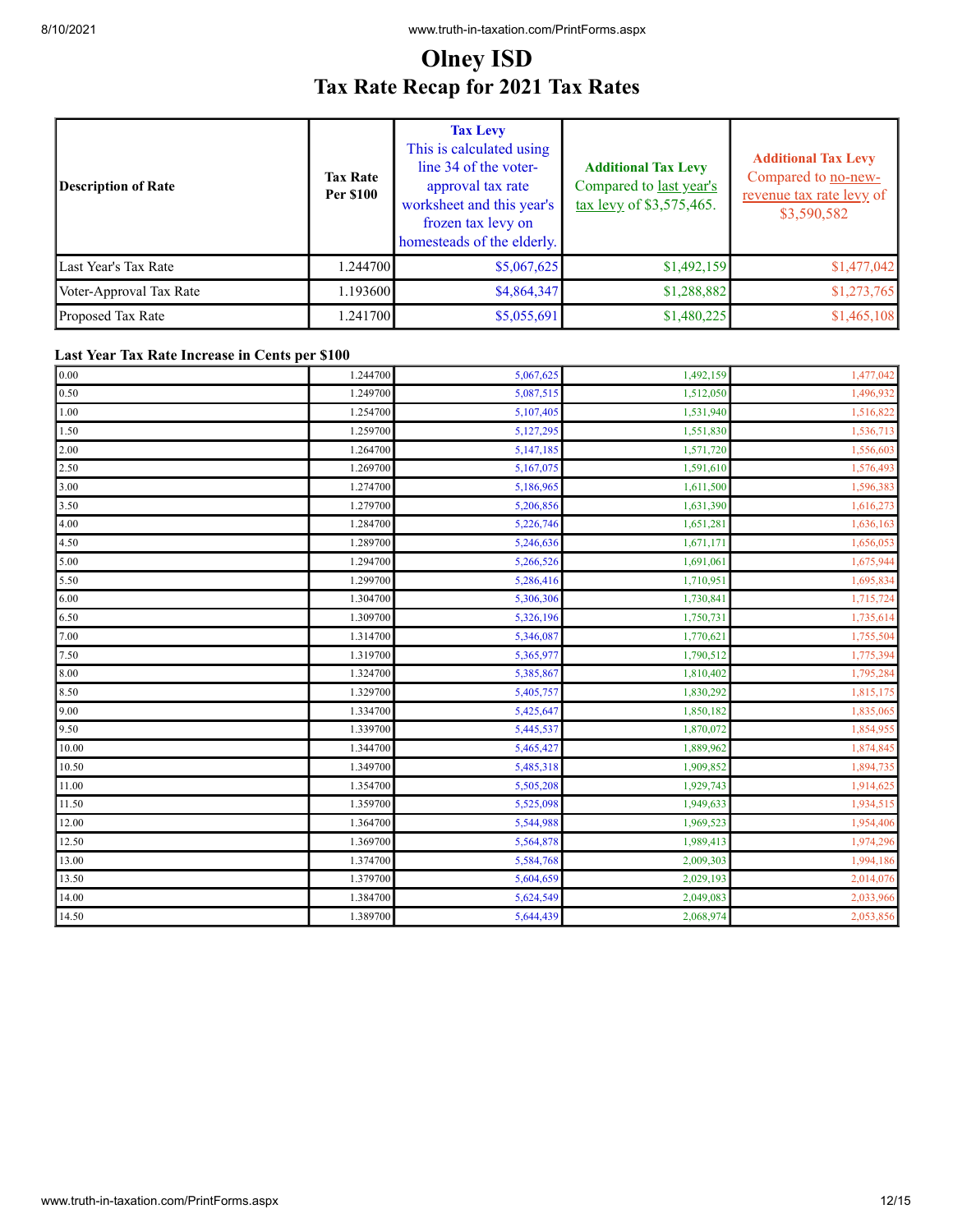#### 8/10/2021 www.truth-in-taxation.com/PrintForms.aspx

<span id="page-12-0"></span>**Tax Levy:** This is calculated by taking the adjusted taxable value (line 21 of No-New-Revenue Tax Rate Worksheet), multiplying by the appropriate rate, such as the No-New-Revenue Tax Rate and dividing by 100.

> **For School Districts:** This is calculated by taking the adjusted taxable value (line 34 of the Voter-Approval Tax Rate Worksheet), multiplying by the appropriate rate, dividing by 100 and then adding this year's frozen tax levy on homesteads of the elderly.

<span id="page-12-1"></span>**Additional Levy** This is calculated by taking Last Year's taxable value (line 3 of No-New-Revenue Tax Rate Worksheet), multiplying by **Last Year:** Last Year's tax rate (line 4 of No-New-Revenue Tax Rate Worksheet) and dividing by 100.

> **For School Districts:** This is calculated by taking Last Year's taxable value, subtracting Last Year's taxable value for the elderly, multiplying by Last Year's tax rate, dividing by 100 and adding Last Year's tax ceiling.

<span id="page-12-2"></span>**Additional Levy** This is calculated by taking the current adjusted taxable value, multiplying by the No-New-Revenue Tax Rate and **This Year:** dividing by 100.

> **For School Districts:** This is calculated by taking the adjusted taxable value (line 34 of the Voter-Approval Tax Rate Worksheet), multiplying by the No-New-Revenue Tax Rate, dividing by 100 and adding This Year's tax ceiling.

**COUNTIES ONLY:** All figures in this worksheet include ALL County Funds. Tax Levy amounts are the sum of each Fund's Taxable Value X each Fund's Tax Rate.

**TNT-280 08-19/5**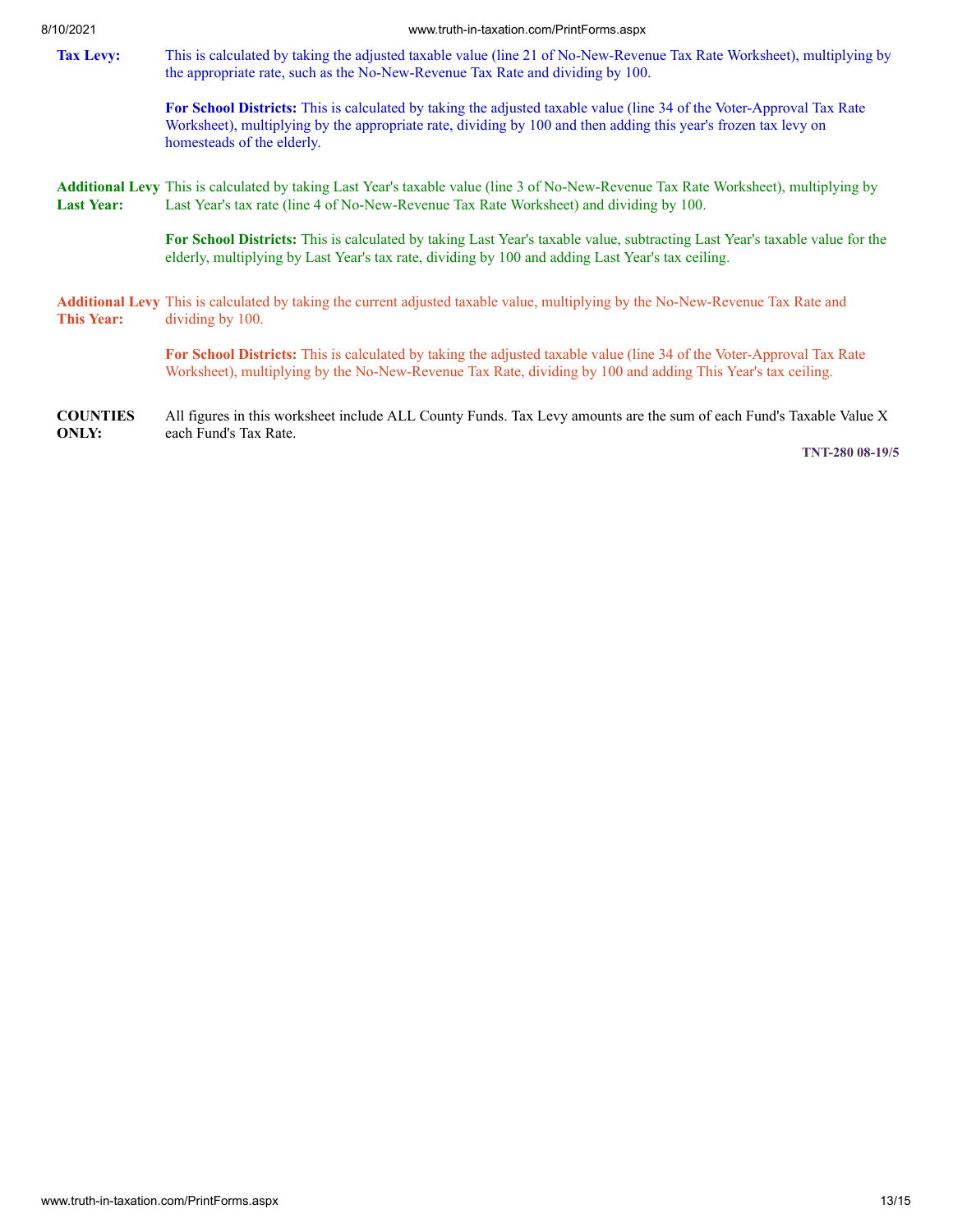# **NOTICE OF PUBLIC MEETING TO DISCUSS BUDGET AND PROPOSED TAX RATE**

#### The Olney ISD will hold a public meeting at 8:00 AM 01/01/2021 in tt tt. **The purpose of this meeting is to discuss the school district's** budget that will determine the tax rate that will be adopted. Public participation in the discussion is invited.

The tax rate that is ultimately adopted at this meeting or at a separate meeting at a later date may not exceed the proposed rate shown below unless the district publishes a revised notice containing the same information and comparisons set out below and holds another public meeting to discuss the revised notice.

**Maintenance Tax** \$1.051700 /\$1.051700 /\$1.051700 /\$100 (Proposed rate for maintenance and operations) **School Debt Service Tax Approved by Local Voters** \$0.190000 /\$100 (Proposed rate to pay bonded indebtedness)

# **Comparison of Proposed Budget with Last Year's Budget**

The applicable percentage increase or decrease (or difference) in the amount budgeted in the preceding fiscal year and the amount budgeted for the fiscal year that begins during the current tax year is indicated for each of the following expenditure categories:

Maintenance and operations 0.000000% (increase) or % (decrease) Debt service 0.000000% (increase) or % (decrease) Total expenditures  $0.000000\%$  (increase) or  $\%$  (decrease)

|                                                                  | <b>Total Appraised Value and Total Taxable Value</b><br>(as calculated under section 26.04, Tax Code) |                    |                  |  |  |
|------------------------------------------------------------------|-------------------------------------------------------------------------------------------------------|--------------------|------------------|--|--|
|                                                                  |                                                                                                       | Preceding Tax Year | Current Tax Year |  |  |
|                                                                  | Total appraised value* of all property                                                                | \$705,146,398      | \$834,454,914    |  |  |
|                                                                  | Total appraised value* of new property**                                                              | \$2,858,272        | \$3,327,472      |  |  |
|                                                                  | Total taxable value*** of all property                                                                | \$276,587,085      | \$397,906,258    |  |  |
|                                                                  | Total taxable value*** of new property**                                                              | \$2,549,591        | \$3,243,036      |  |  |
| $*$                                                              | "Appraised value" is the amount shown on the appraisal roll and defined by Section 1.04(8), Tax Code. |                    |                  |  |  |
| **                                                               | "New property" is defined by Section 26.012(17), Tax Code.                                            |                    |                  |  |  |
| ***<br>"Taxable value" is defined by Section 1.04(10), Tax Code. |                                                                                                       |                    |                  |  |  |

# **Bonded Indebtedness**

Total amount of outstanding and unpaid bonded indebtedness:  $\qquad \qquad$  \$0

Outstanding principal